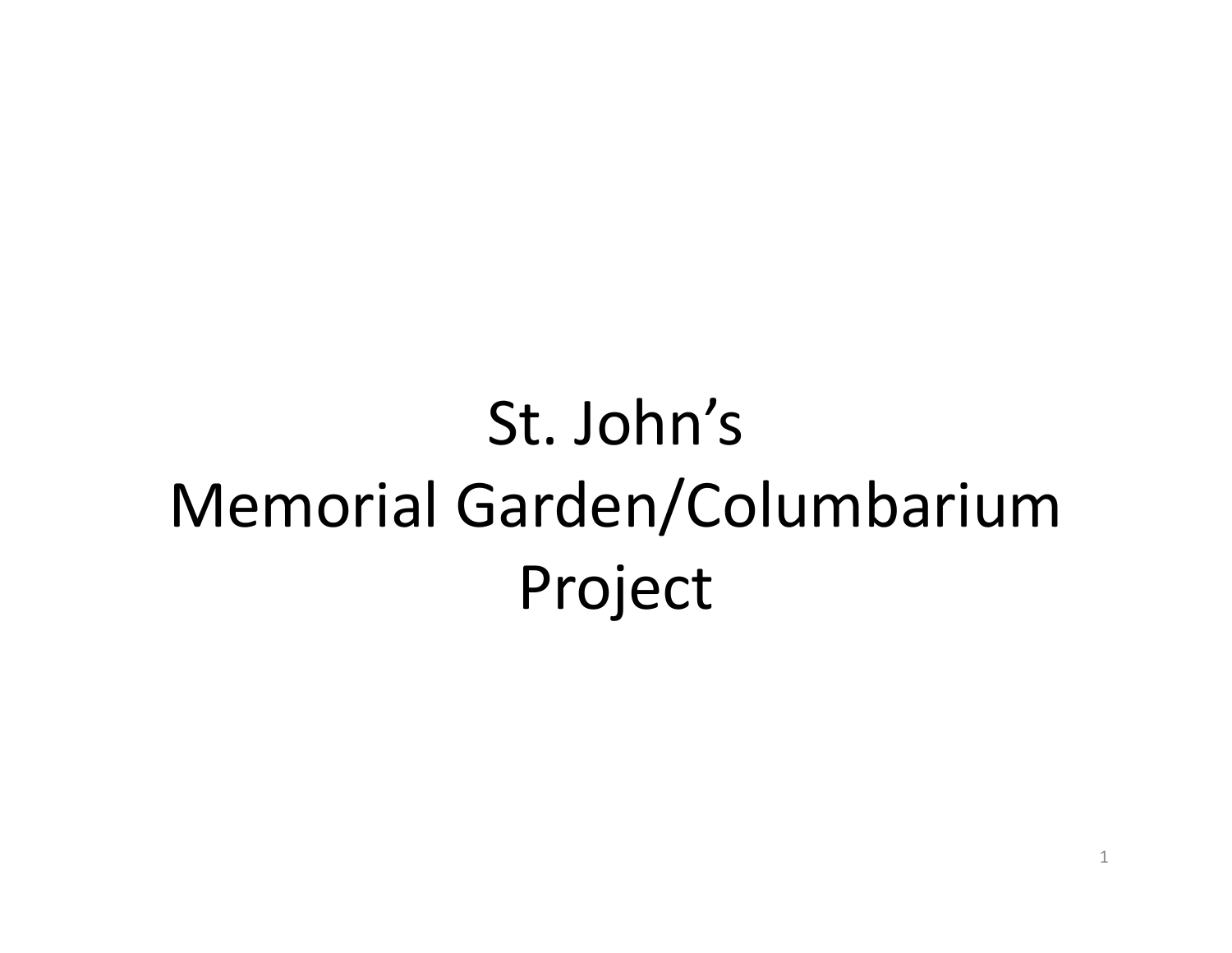### Christian burial within the church in earlier times

- From earliest times, people have been concerned about their final earthly resting place, especially that it be near the gathering place of their families so that each may be held in lasting, loving remembrance.
- In early Christian times, preferred burial space was within the church itself where the faithful gathered for a memorial service.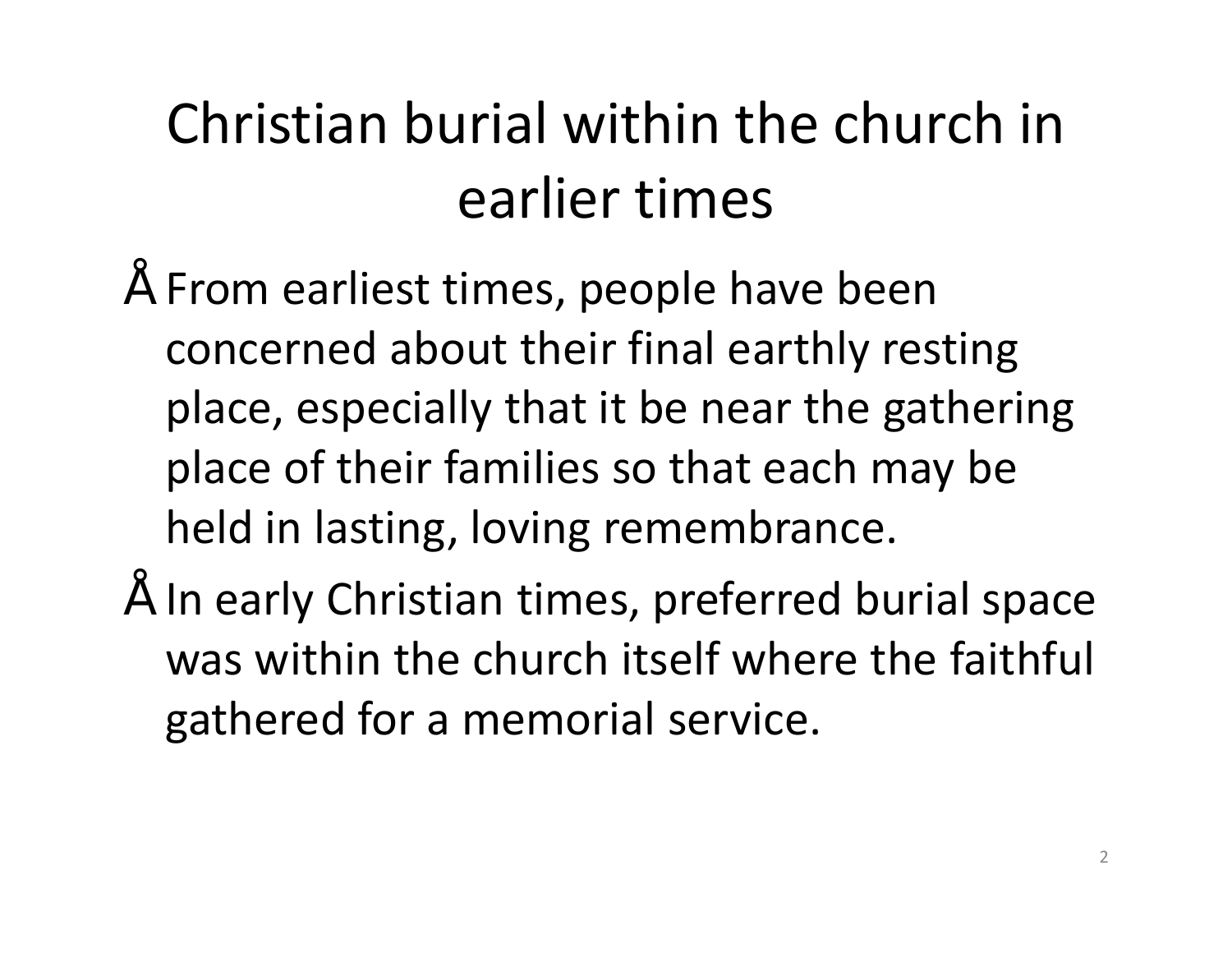## Eventually, burial within the church was not possible

- When space within the church was no longer available, the churchyard cemetery developed.
- Historically, the dual tradition of burial and of cremation was preserved.
- Only in recent times have burial grounds, far removed from the centers of life and prayer, been used.
- Columbariums are gaining in popularity. They may be considered to be a newer, more compact and cost effective version of the church cemetery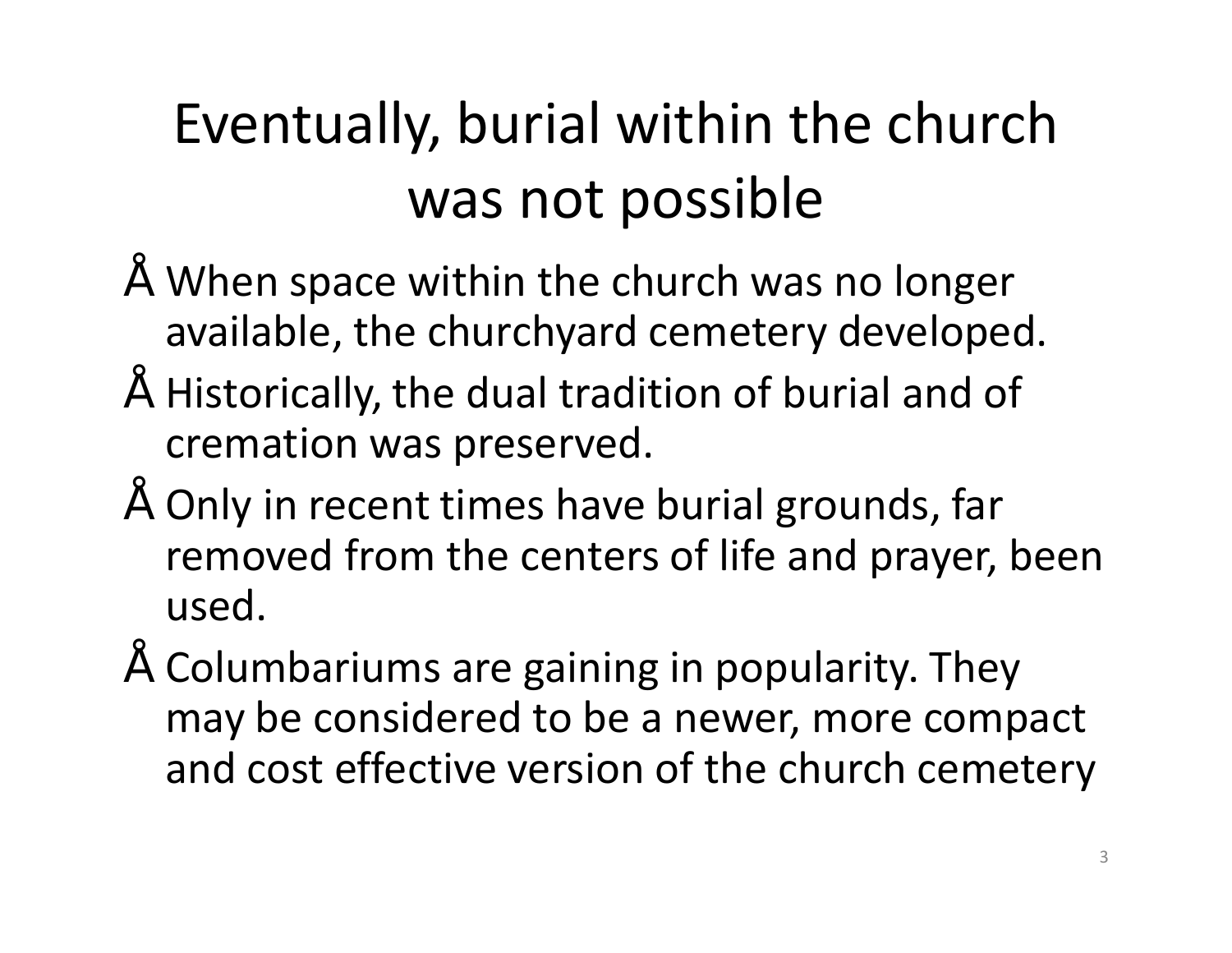### Cremation Grows in Popularity versus full body burial

- Cremation was still kept in the closet 20 years ago but is now going mainstream
- Religious restrictions that once existed have been loosened
- Once forbidden by the Catholic Church, cremation is now allowed
- In Wisconsin, cremation is now chosen in 48% of deaths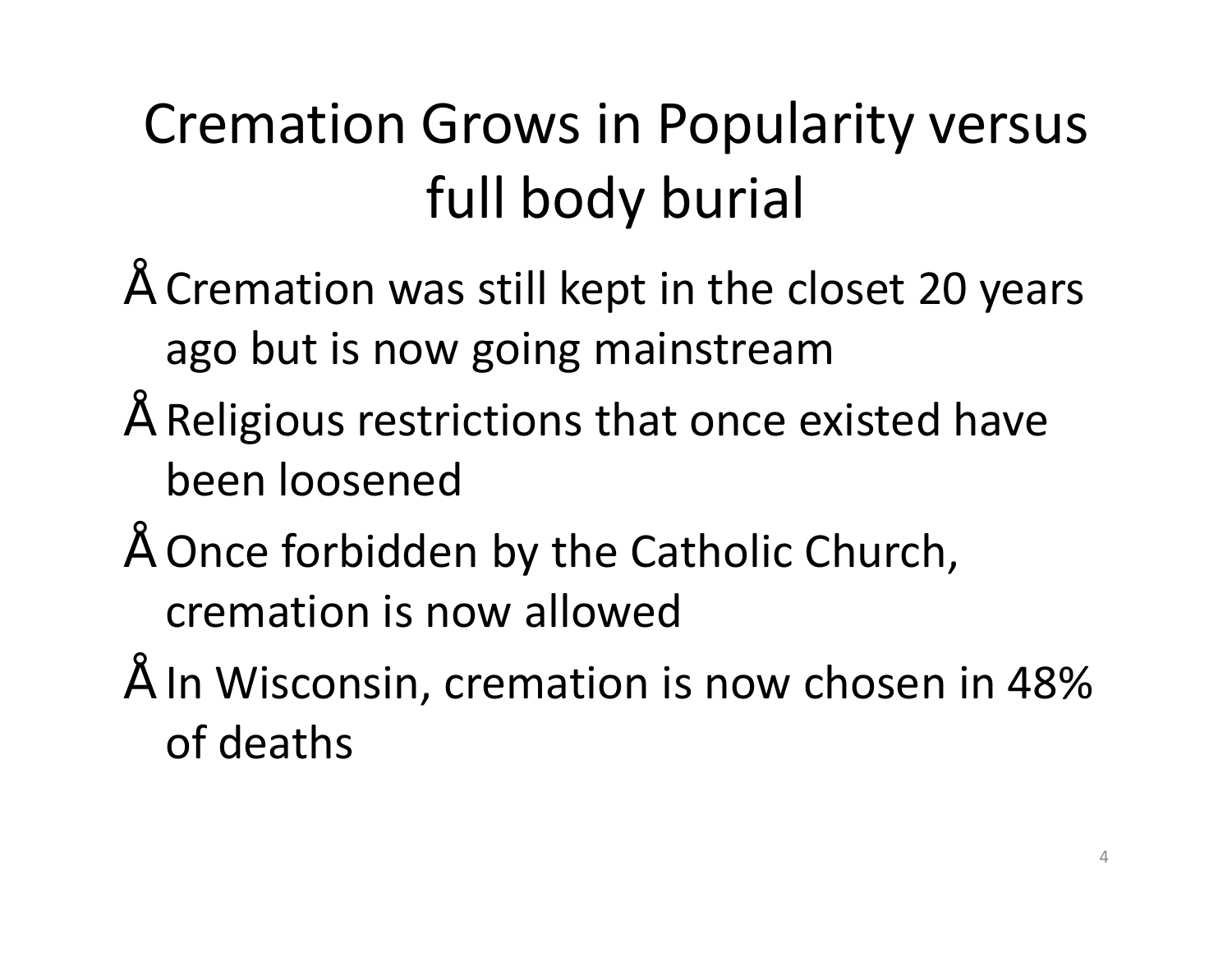### Lutheran Church's Position on Cremation

- Lutheran theology and tradition do not favor any particular form of burial
- Lutheran cremations are acceptable and increasing in number

"Ashes to ashes, dust to dust."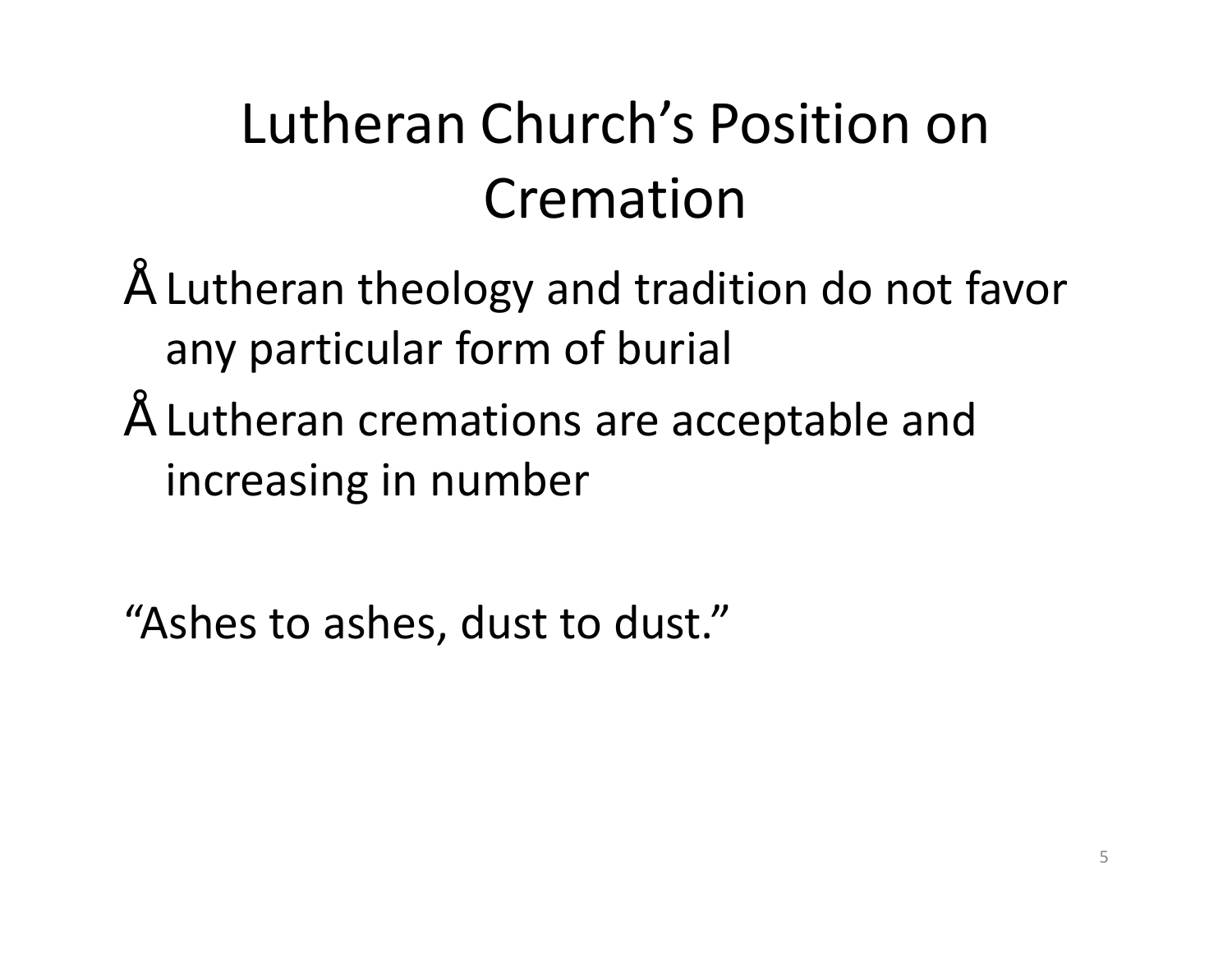### Cremation Rates in the U.S.

Cremation is predicted to be the choice for 50% of all American funerals by 2016

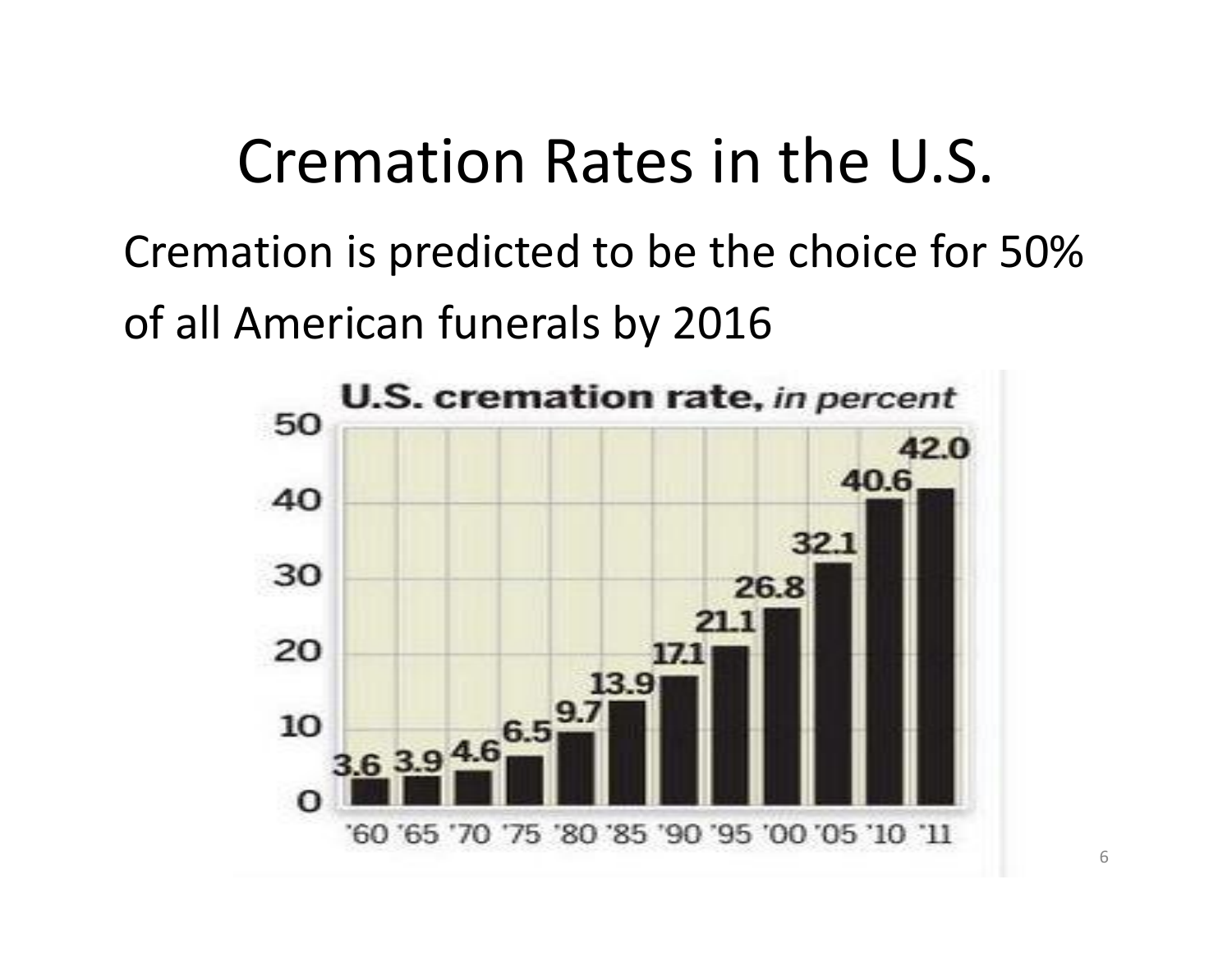### Cremation – where do the ashes go?

- Cremation results in about 5-7 pounds of ashes, roughly the volume of a coffee can.
- Some wish that their ashes be stored in a location where family members and friends can come to fulfill a desire for physical closeness.
- Ashes can be buried in the ground or placed in a niche of a mausoleum or columbarium.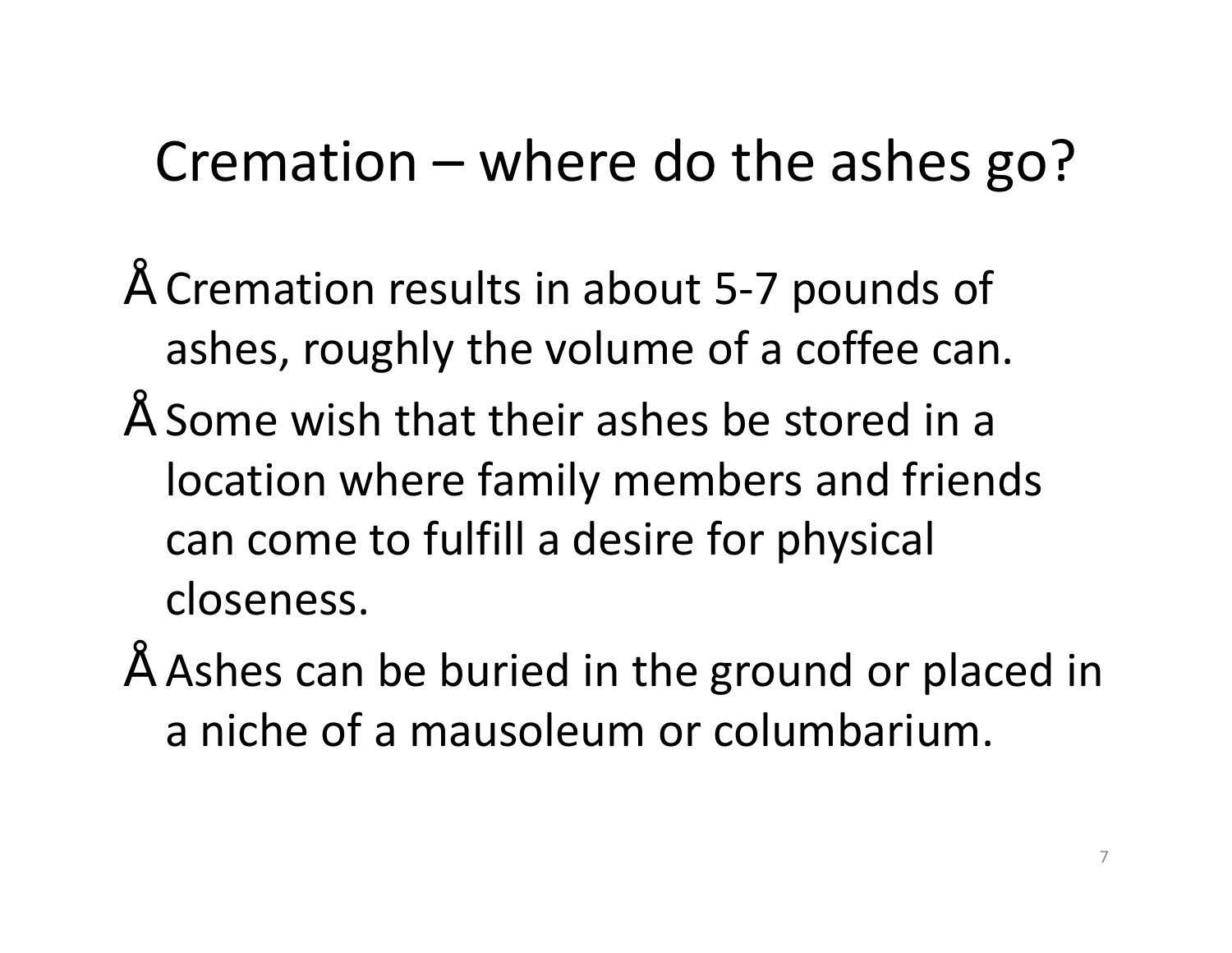### Cremation terms

- $"$  Columbarium  $-$  a group of small compartments or niches that comprise a permanent resting place for ashes from cremation
- Cremains remains (ashes) of body after cremation
- $"$  Urn container that holds the cremains
- Niche space in wall of columbarium for urn (niche rhymes with "switch")
- $\degree$  Inurnment placing of container into niche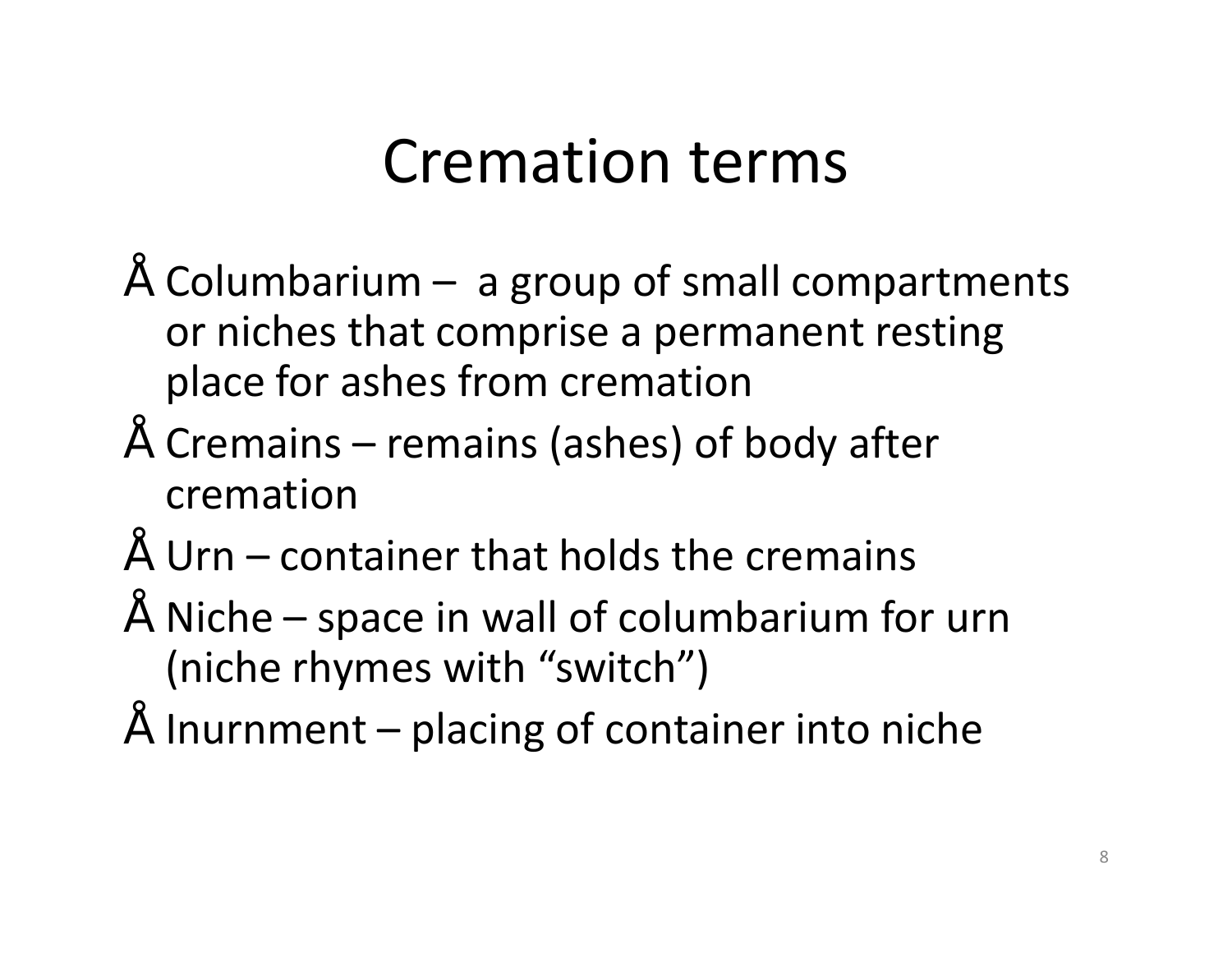## Columbarium details

- A columbarium contains niches behind a faceplate where the ashes are stored.
- Faceplates are engraved with the name of the deceased and dates of birth and death.
- Columbariums can be self standing, built against a wall or built into a wall. Most are incorporated into a memorial garden, a place for remembrance, meditation and prayer.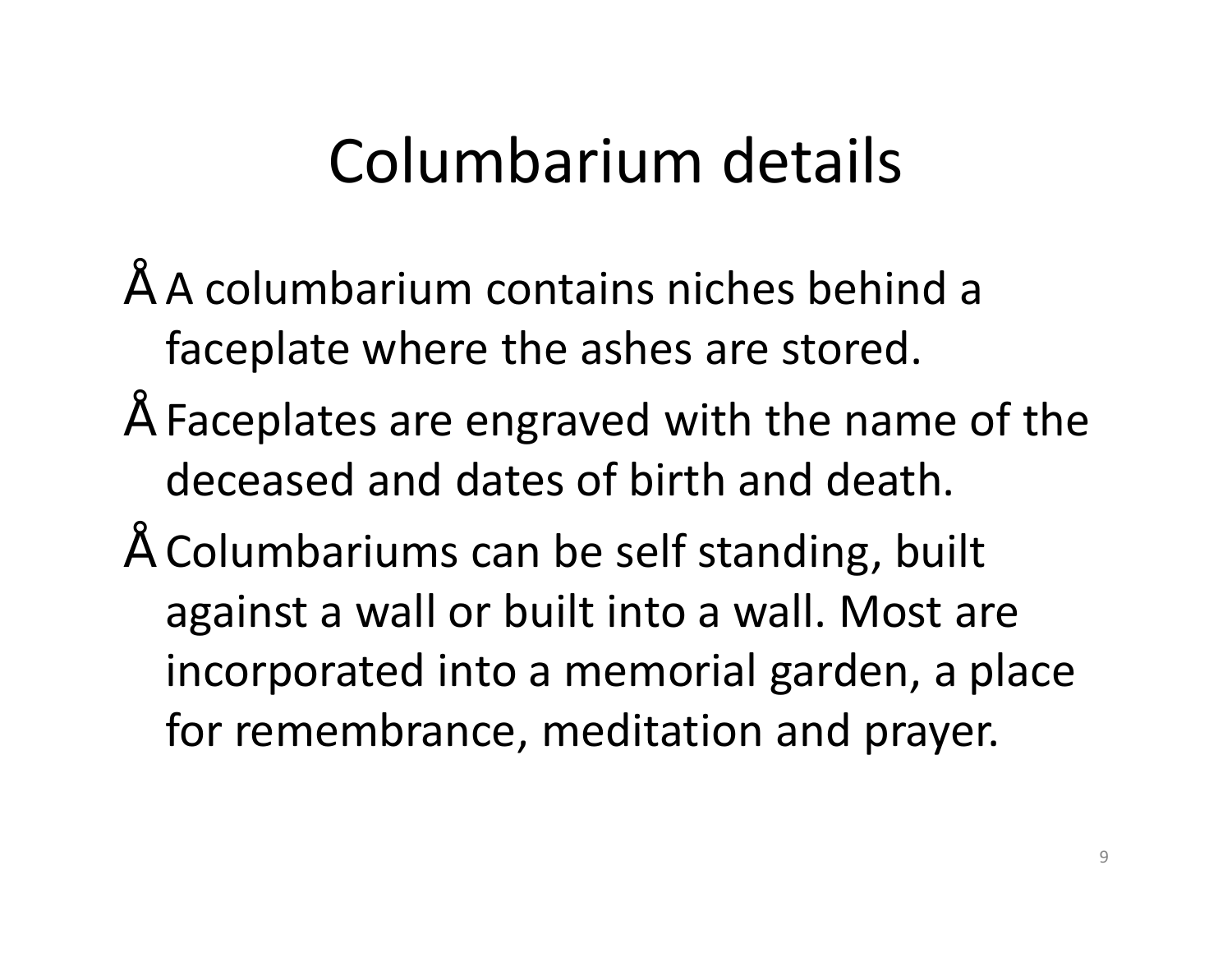Why a Memorial Garden/ Columbarium for St. John's?

- $\tilde{ }$  It is a visible sign that the church cares for its members from birth and baptism through death and eternal life.
- Provides an additional ministry under "Caring and Serving". Relieves much of the stress about what to do with the remains of the departed since niches can be reserved.
- Provides a safe and comfortable place for family and friends to pray and honor the dead.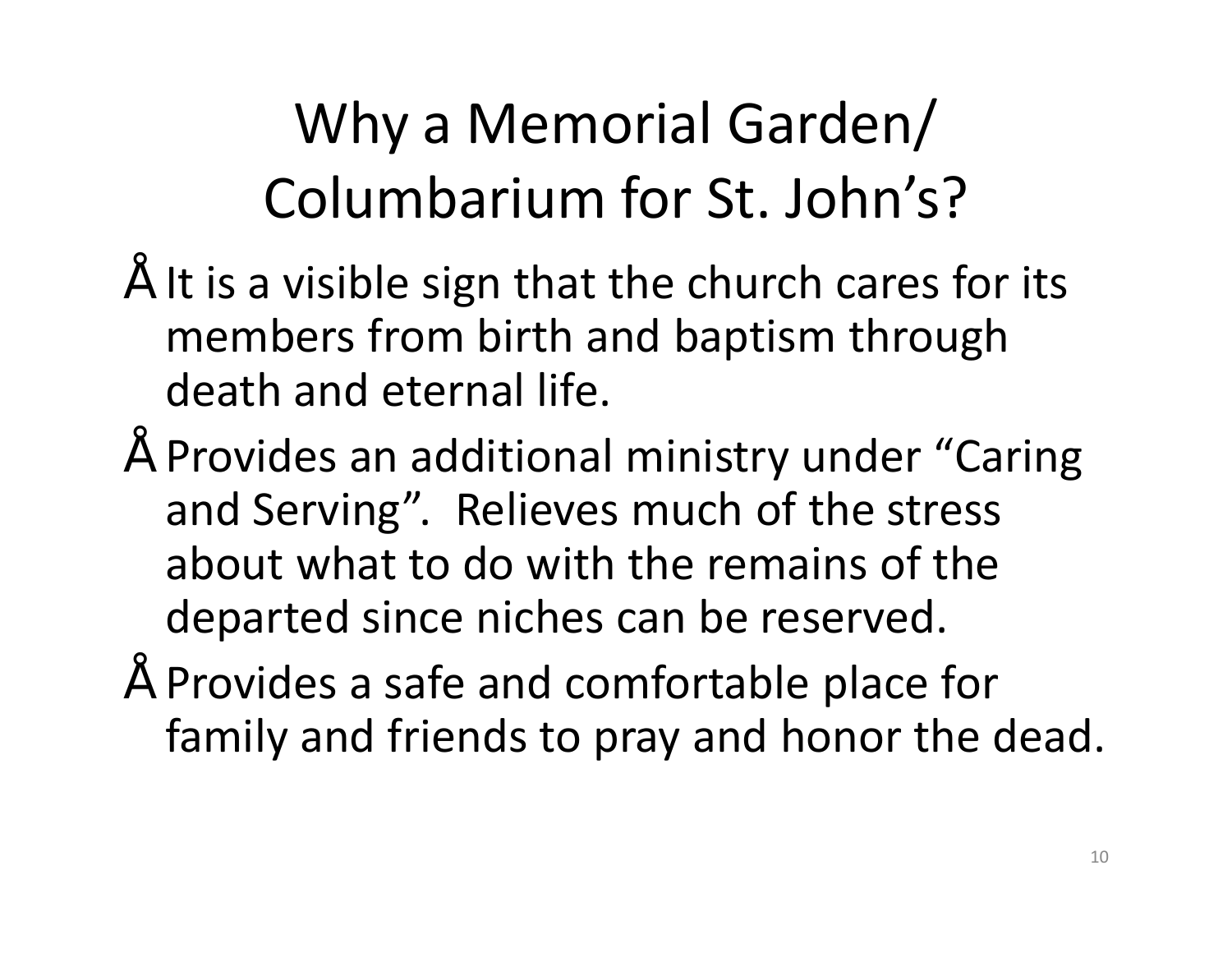## Additional Aspects of a Memorial Garden/Columbarium

- $\degree$  The garden adds to the beauty of the church grounds and may be used for various services.
- A columbarium provides a theologically correct, ecologically sound and economical way to honor the deceased.
- The additional memorial plaques assure that those who have died but are interred elsewhere will never be forgotten.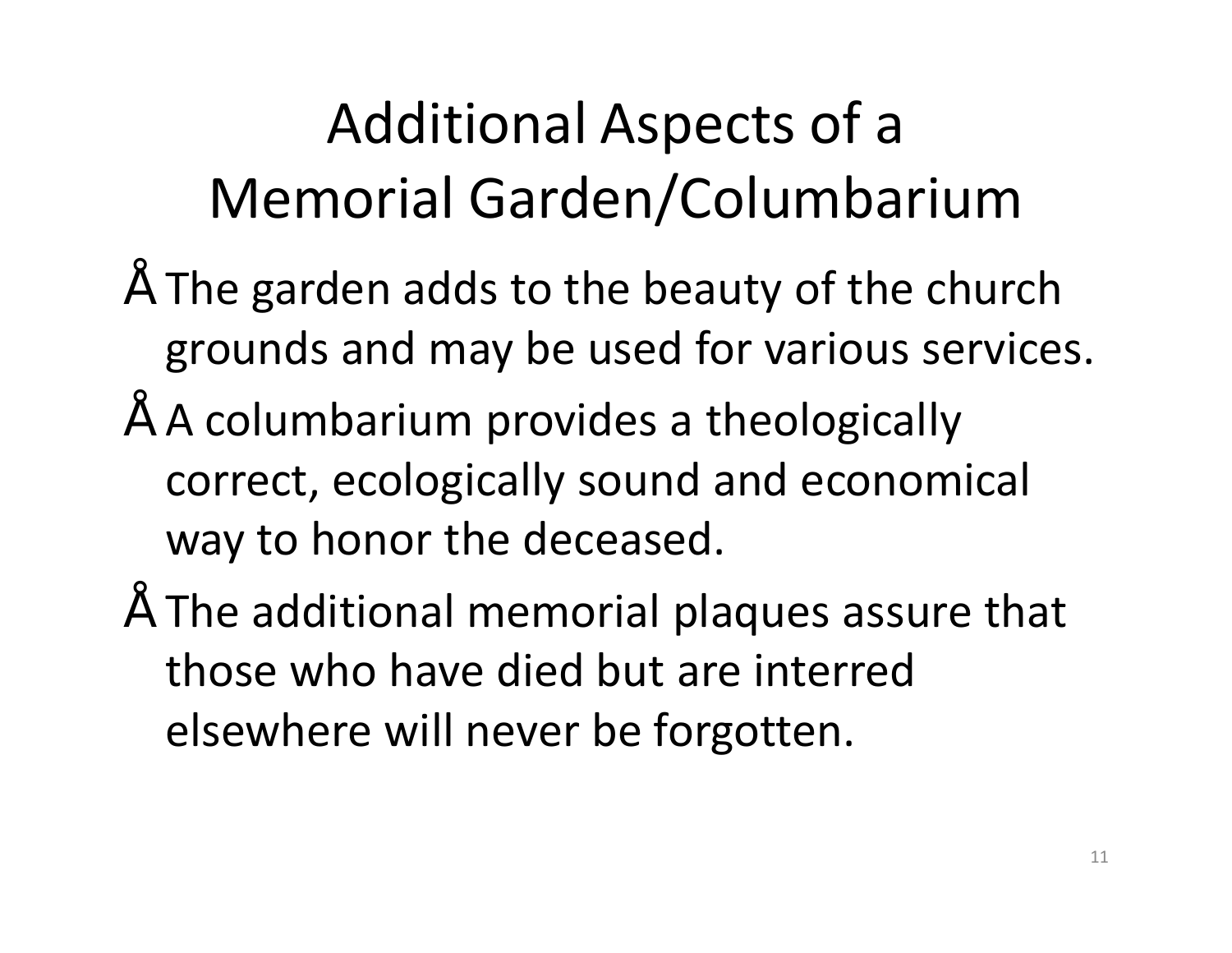### Memorial Garden/Columbarium Located South of Church Building

Low profile walls 72 niches initially Many plants/trees

Benches for meditation

Walkway off main parking lot



**(Concrete center is 20qin diameter)** Top View Top View 12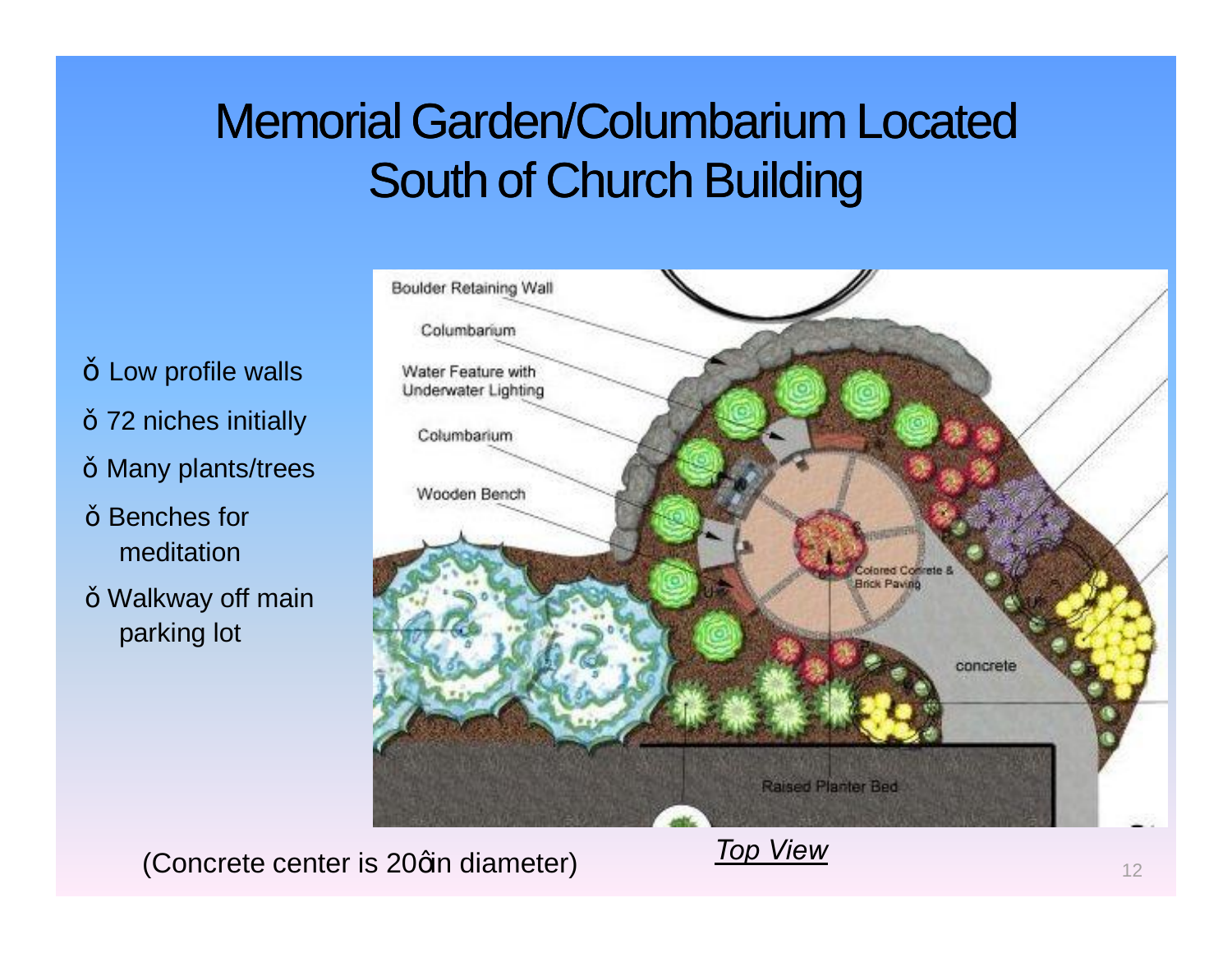### Memorial Garden is Circular, Sheltered from Three Sides by Plants

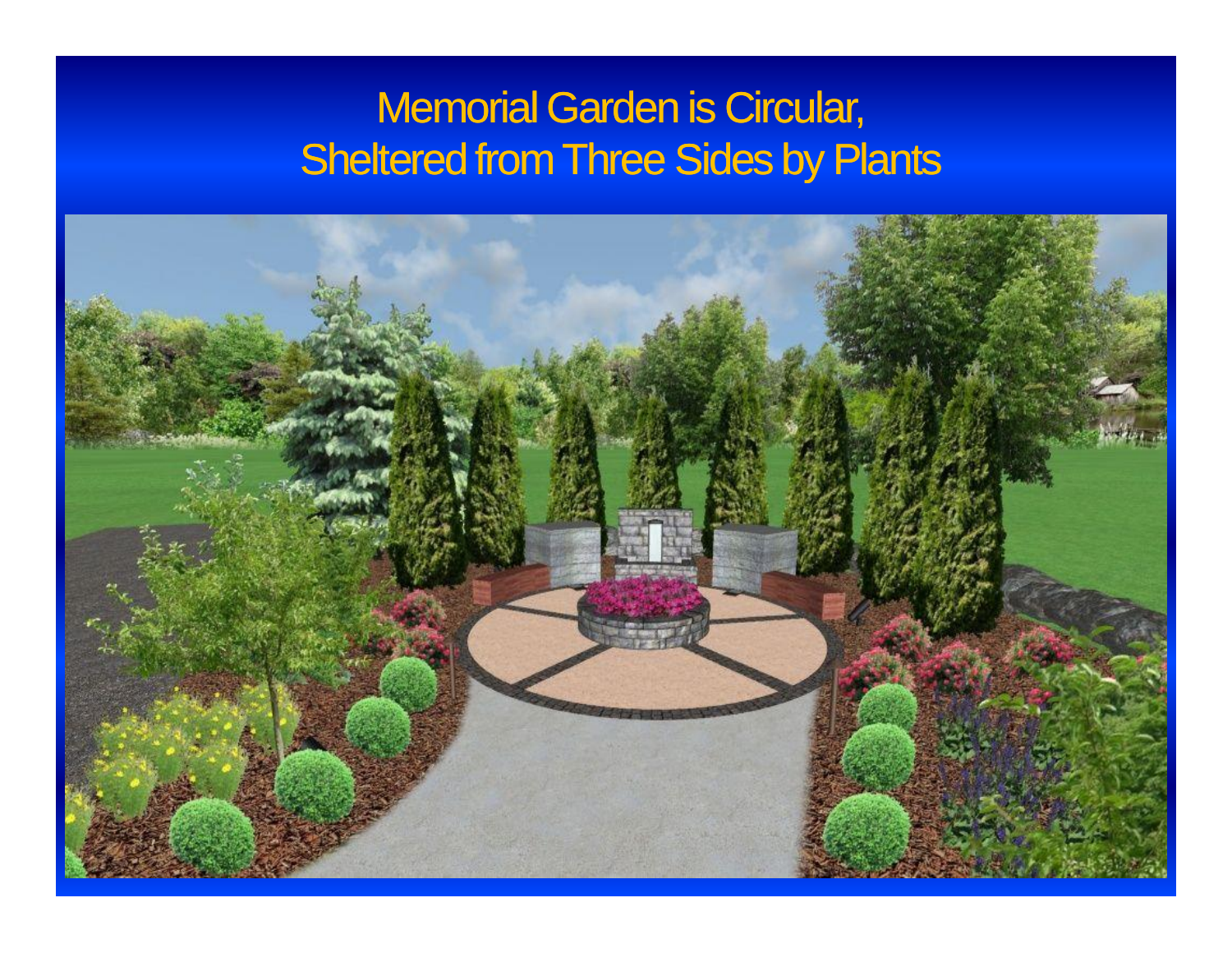### Memorial Garden Location as Seen from the West (Elmbrook Church)

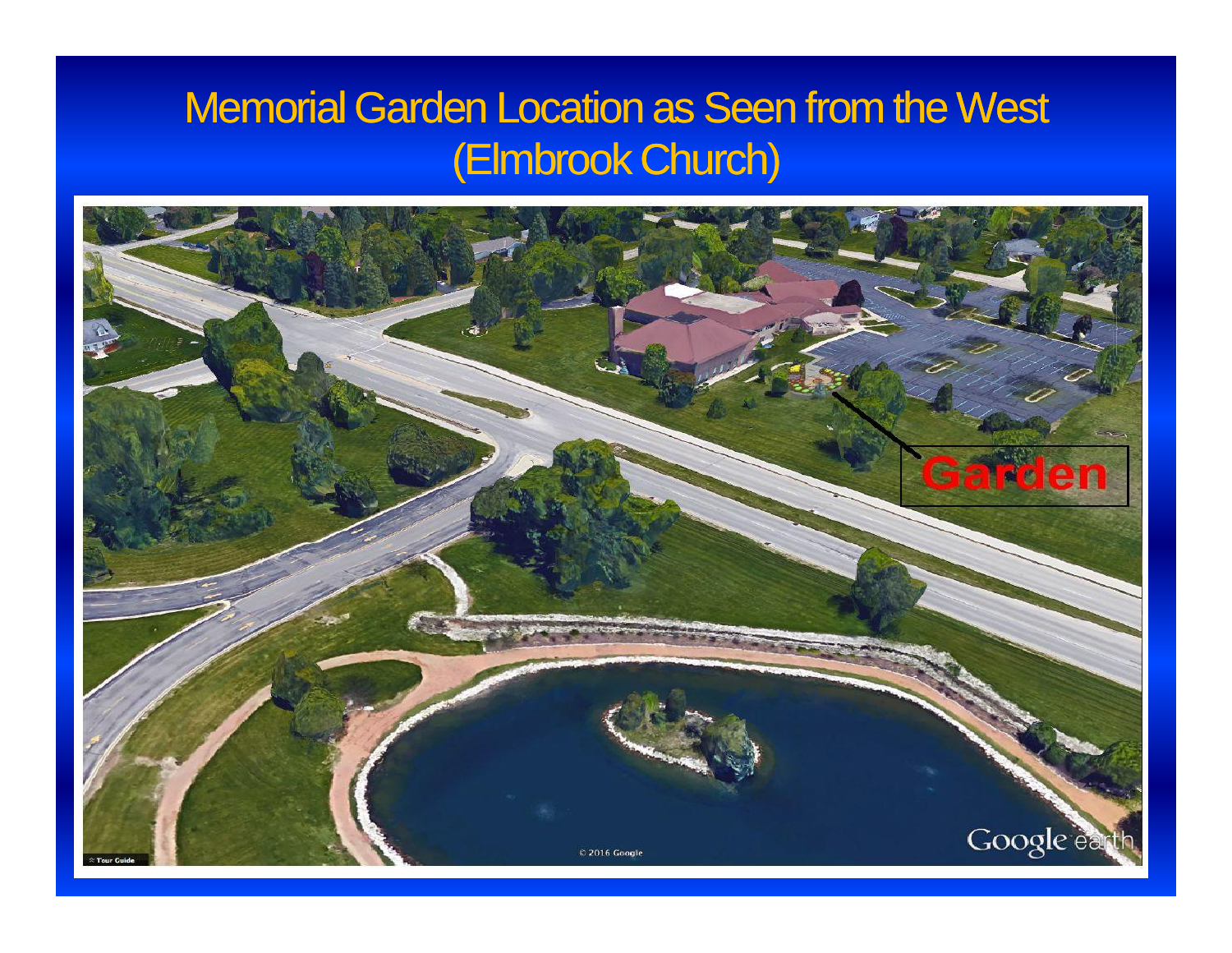### Aerial View of Memorial Garden Location South of Church Building

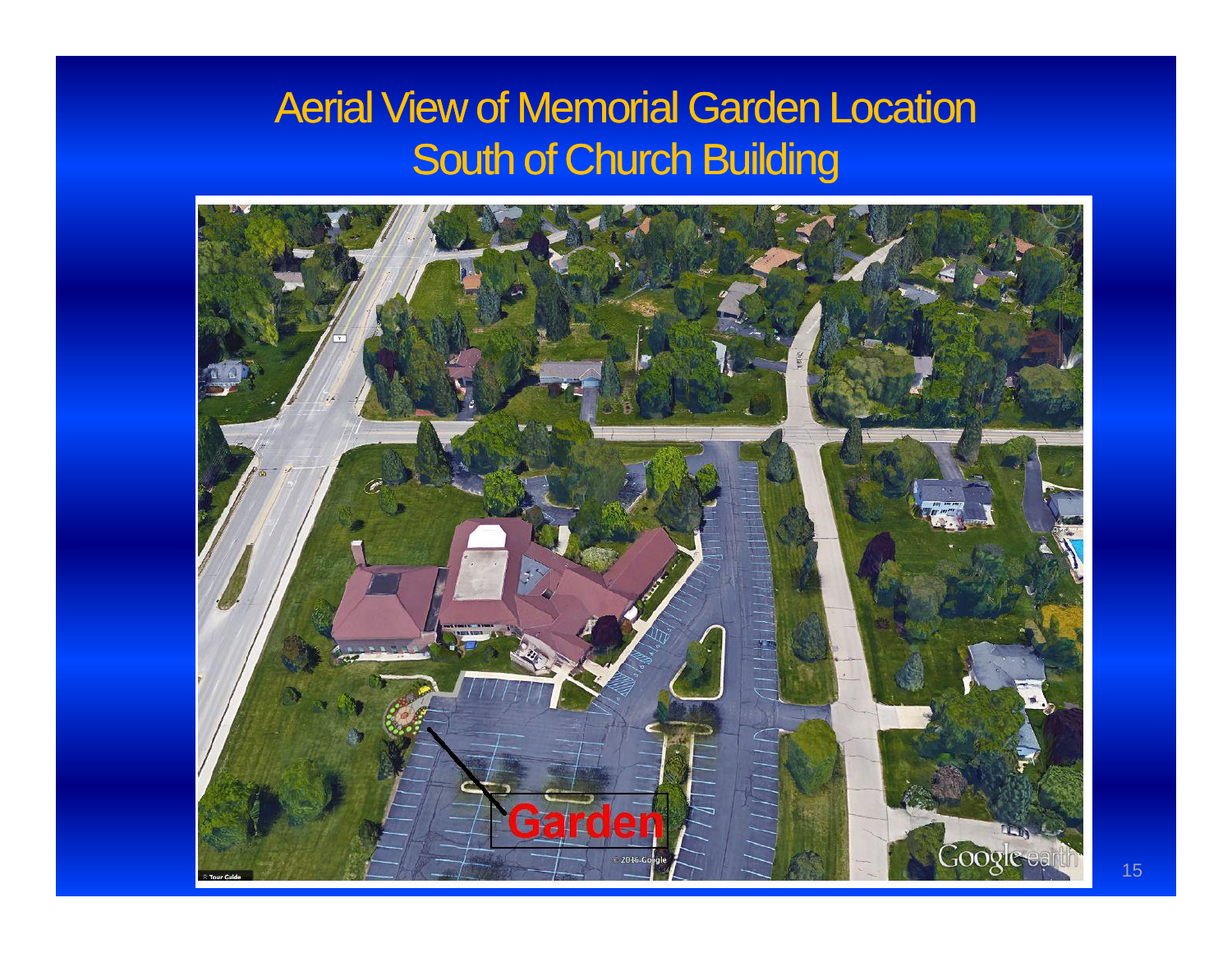### Columbarium logistics

- Niches may be reserved in advance by signing a contract which assures perpetual care.
- Payment and a signed contract are required for purchase of a niche.
- Payment covers initial costs and future maintenance.
- Legal title to all niches shall remain with the church.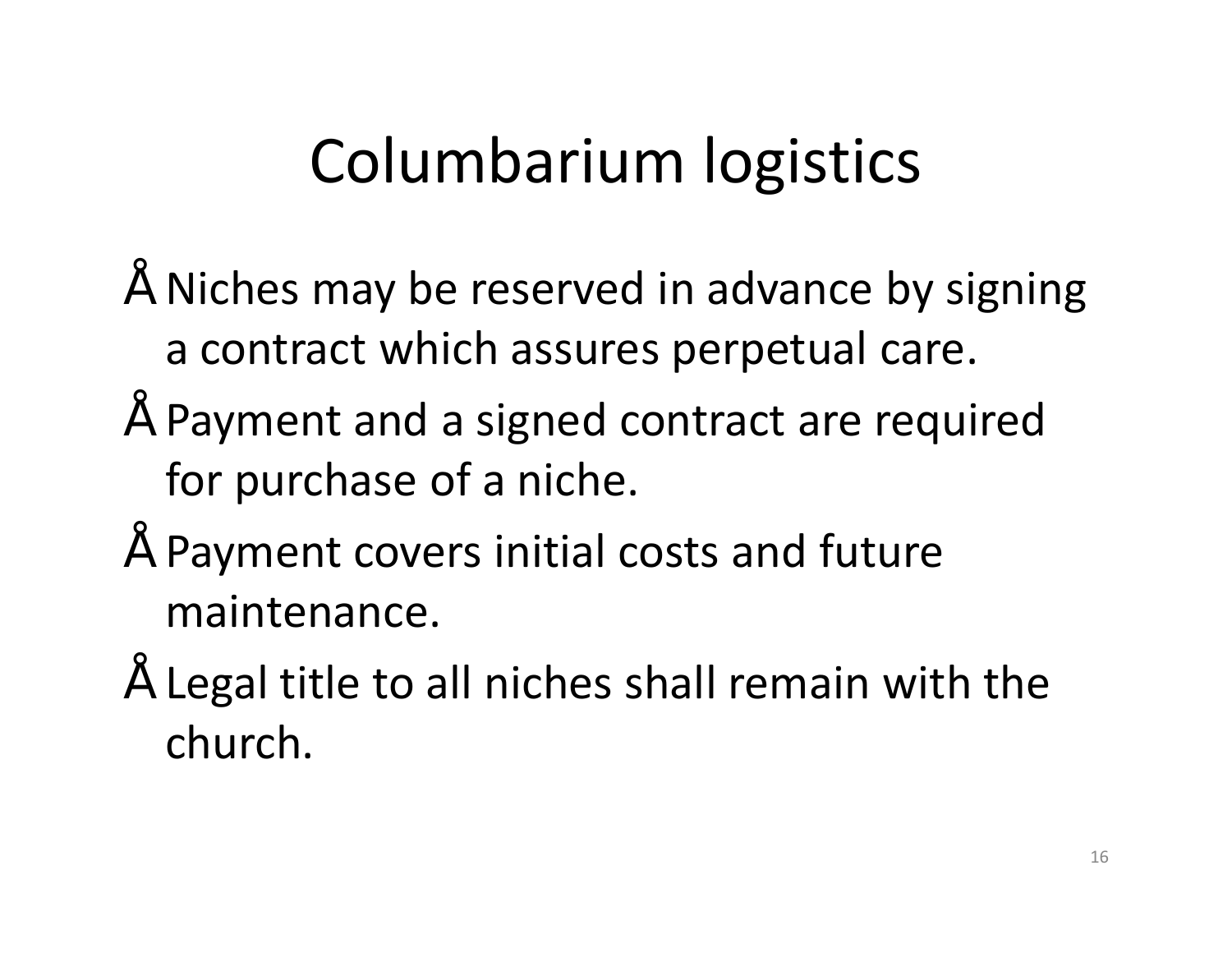## Memorial Garden/Columbarium Finances – Will Be Self Supporting

- Income from initial sales of niches will be used to pay for construction.
- Future income will be used for maintenance and future expansion.
- All income will be kept in a separate designated account and expenditures will be covered from that account. Account will be audited.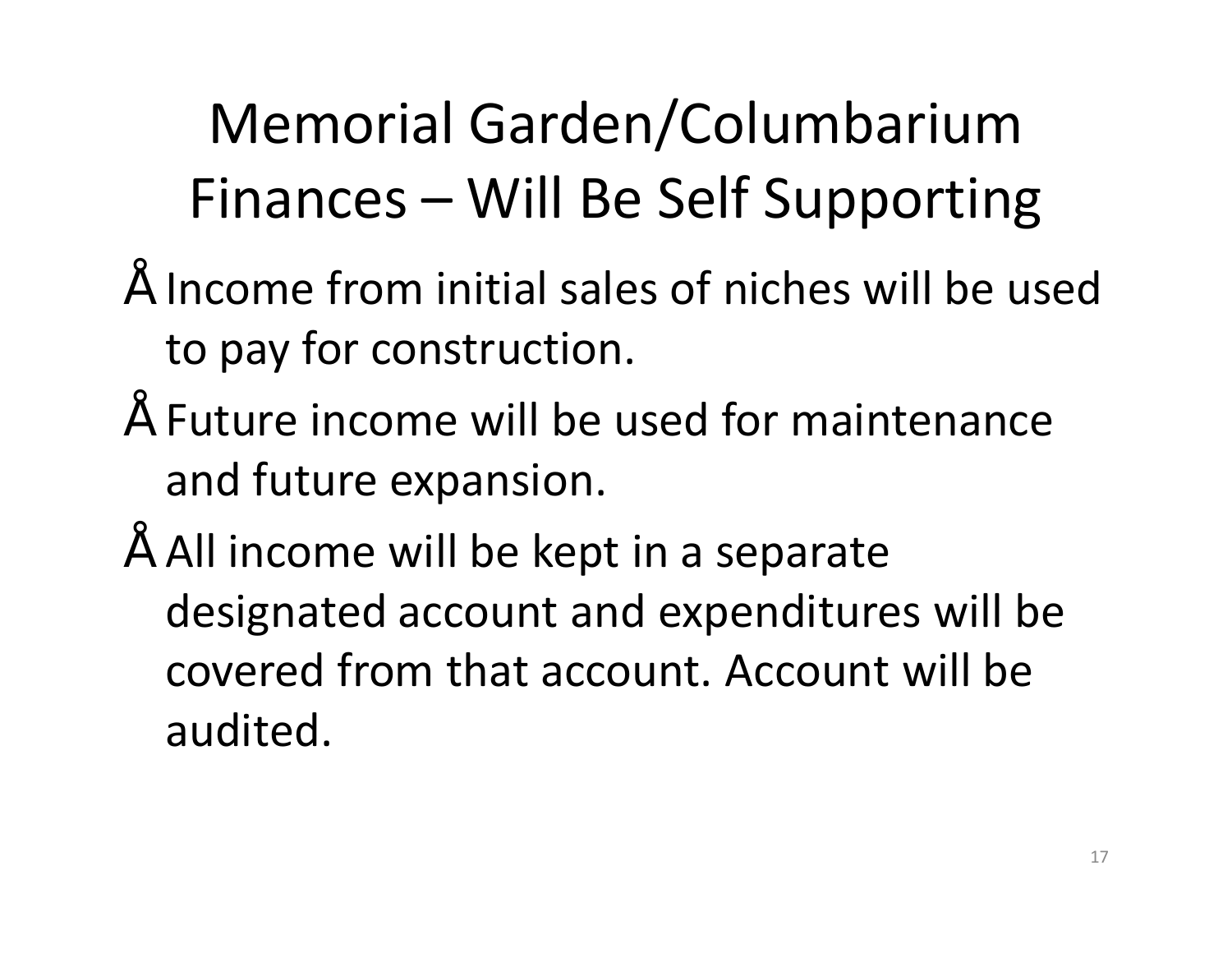## How will the Memorial Garden/Columbarium be financed?

- Funding for the Memorial Garden is provided through the sale of columbarium niches and memorial plaques, donor contributions and memorial gifts.
- Construction will not begin until enough niches/plaques have been sold or contributions received to cover the initial cost.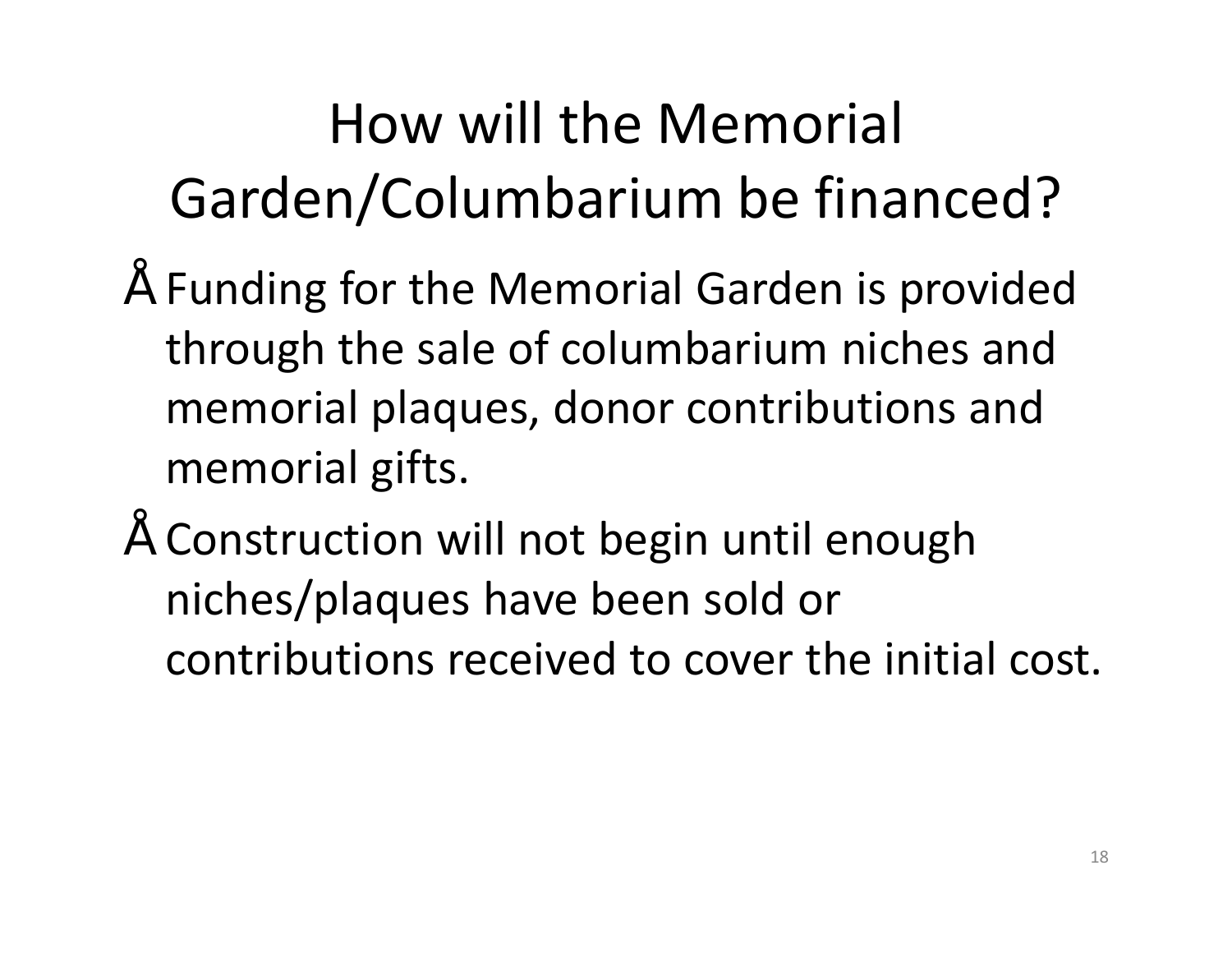## Price of columbarium niches

- $\degree$  \$2,000 for a single niche (containing one urn) (\$1,800 preconstruction price)
- \$3,000 for a double niche (containing two urns).

(\$2,700 preconstruction price)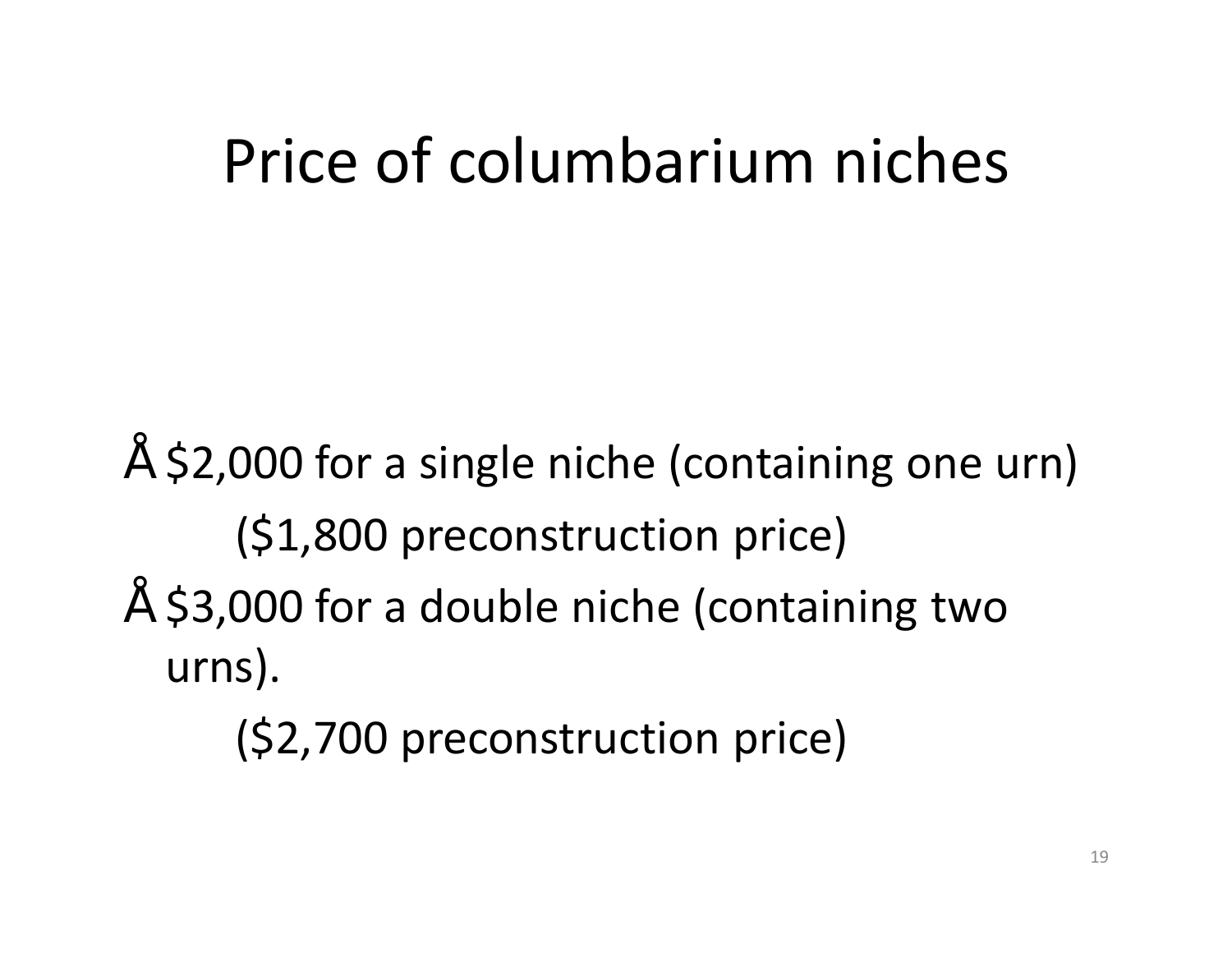## How is the Memorial Garden/Columbarium Administered?

- Memorial garden board of directors will be appointed by the church council and will be responsible for:
	- Contracts, Financials, Administration
- Eligibility for a niche/memorial plaque: church members and their immediate families, previous members and their families and people with special relationships with the congregation.